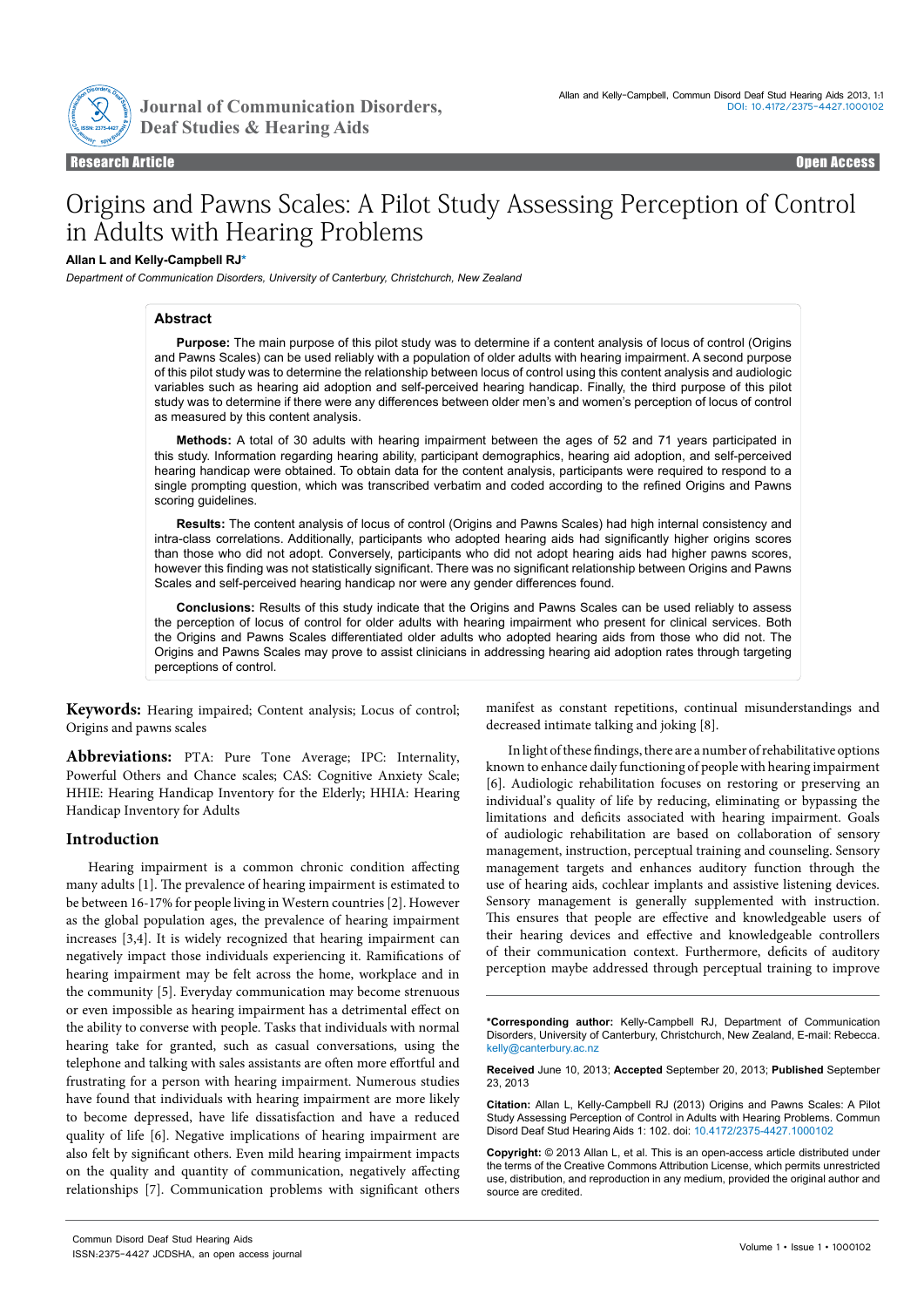speech perception and communication. The final mechanism of audiologic rehabilitation is counseling. Counseling addresses deficits of participation and quality of life, with the aim to enhance participation and to manage both emotional and practical residual limitations. The success of audiologic rehabilitation is influenced by numerous factors related to the person with hearing impairment. These factors include: motivation, expectations, readiness, personality, sense of entitlement, perceived locus of control, lifestyle, adaptability, cognition, tactile perception, visual perception, auditory ecology, resources and support from significant others. The level of effectiveness for each mechanism of audiologic rehabilitation varies [9].

There is extensive evidence available to support the use of instruction in aural rehabilitation. Several studies have found that instruction in hearing aid and accessory administration leads to increased usage and, therefore, improved function and activity when summated across time [9]. In comparison, the overall effectiveness of perceptual training is unclear [10]. There is considerable evidence that perceptual training boosts performance on formal speech perception assessments. However it is not known whether these improvements are generalizable to communication skills, as transference of perceptual training skills to participation and quality of life are generally assumed rather than measured [9]. There is significant evidence supporting counseling as part of an aural rehabilitation plan for adults. A systematic review conducted by Hawkins [11] found that counseling provides a short-term reduction in self-perceived hearing handicap and better use of hearing aids and communication strategies. However, the effectiveness of counseling is highly influenced by characteristics of the individual with hearing loss, rapport with professionals and content of the syllabus [9].

Of the four rehabilitative options available, sensory management in the form of hearing aids is the most common option utilized by adults [12]. There is an extensive amount of evidence to support the effectiveness of sensory management to enhance auditory function [13]. Studies have shown that hearing aids and cochlear implants have given the typical adult an improved ability to comprehend the speech of others and to communicate effectively [9]. The overall advantage of activity and function is clear and there is also substantiate evidence to support transference to participation and quality of life [14]. However, it is important to note that hearing aids and cochlear implants do not reinstate normal hearing. Deficits of temporal and spectral resolution exist and the severity differs for each individual. These deficits are particularly noticeable when listening to speech in background noise. If the hearing aid user's expectations exceed reality and they experience unresolved deficits of speech perception, this will limit carryover to satisfaction, perceived benefit, participation and quality of life [9]. Utilization of hearing aids has been associated with an enhanced hearing related quality of life and reduced consequences of social, emotional and psychological effects of sensorineural hearing loss [15]. A veteran study also found that adults who used hearing aids had sustained effects for over one year in emotional functioning, communication functioning, social functioning and reduced levels of depression [14].

Despite the benefits of utilizing hearing aids, the uptake of the device is low. The global reportage of hearing aid use is estimated at approximately 10%. In developing countries less than 1% of hearing impaired individuals uses hearing aids, whereas in developed countries the proportion varies from 10% to 40% [1]. This indicates a large proportion of adults with hearing impairments are not employing hearing aids, despite the advantages of doing so. The reason for the

somewhat modest number of adults who own hearing aids is not fully understood. However, what is known is that adults' experience of hearing impairment varies. Some individuals readily accept that they experience hearing problems, seek services and respond positively to rehabilitation. Others have difficulty adjusting to their problems [6].

Accordingly, researchers and clinicians alike are continuously seeking answers as to why hearing uptake is so low. Furthermore, Fisher et al. [16] found that (1) self perceptions of hearing loss; (2) perceived degree of handicap related to hearing; (3) high pure tone average (PTA) frequencies and (4) high education attainment are strongly associated with hearing aid acquisition. In addition to these findings, Fisher et al. [16] found four recurring themes for individuals not acquiring hearing aids: (1) perceived benefit; (2) cost; (3) inconvenience and (4) poor hearing aid experiences of others.

Laplante-Lévesque et al. [17] investigated possible predictors to hearing impairment intervention uptake and outcome. Participants in this study were guided through the process of selecting from: hearing aid uptake, participation in a communication programme, and no intervention. They reported that application for subsidized hearing services, hearing impairment, and disability perceived by self and others were positive predictors of hearing aid intervention decision and/or uptake. Perceived communication program effectiveness and suitability were positive predictors for the selection and/or uptake of communication programs. The negative predictors of selecting and uptaking no intervention were hearing impairment, application for subsidized hearing services, socioeconomic status, and contemplation stage of change.

One unique contribution this study made to the literature is that these researchers also examined factors that were related to intervention outcomes. The positive predictors of intervention outcomes were related to self-perceived hearing difficulties, the negative predictors of intervention outcomes were related to stages of change and locus of control. Locus of control was assessed via a questionnaire [18] that target three scales: Internality (locus of control is internal), Powerful others (locus of control is external with other people), and Chance (locus of control is left to fate). The results of this study indicated that the participants who reported their locus of control to be left to fate (i.e., the chance scale) exhibited lower outcomes for both hearing aid and communication programs interventions.

The concept of locus of control refers to the extent to which individuals believe they have control over their rewards [19]. While there are many ways to define locus of control, most researchers agree that an individual may present with an internal or external locus of control. Internal locus of control refers to the perception that people control their own rewards by modifying their behavior. These individuals consider themselves as having control over their lives and destinies [19]. Individuals with an internal locus of control would generally agree with the following statement: "When I make plans, I am almost certain to make them work" [17]. External locus of control refers to the perception that rewards are controlled by external factors such as fate, luck or society, all of which are perceived as out of the person's control [20]. People with an external locus of control generally feel as if they have a reduced sense of control and would agree with the following statement: "When I get what I want it is usually because I am lucky" [17]. It is important to note that, locus of control is related to personality and as a result is not stable over an individual's lifespan [21]. Life experiences and circumstances can affect an individual's impression about their control over events. As a result, therapeutic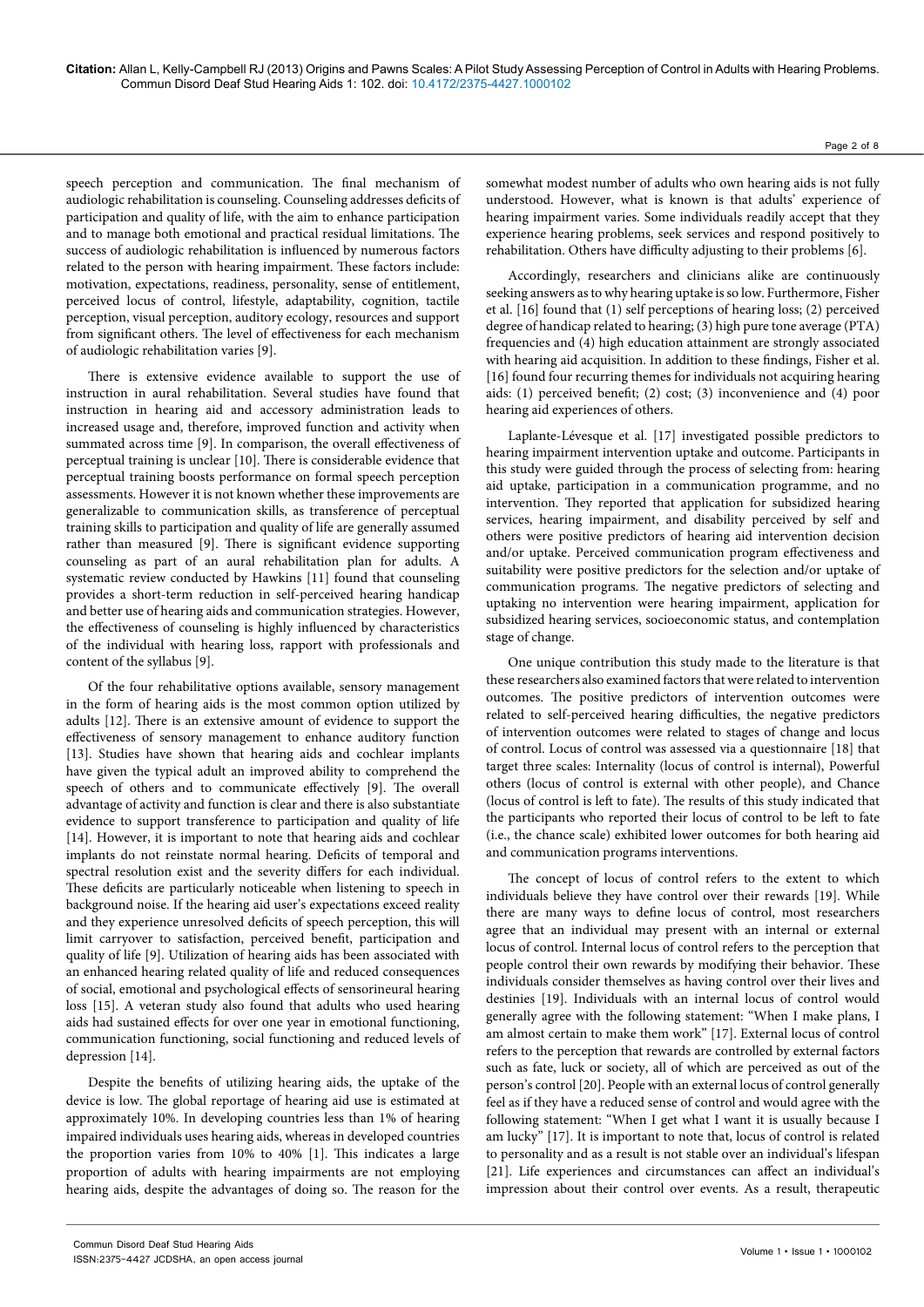intervention goals can focus on learning new and more practical coping strategies [22,23].

Not only does locus of control impact on the intervention outcomes, it has also been found to influence the uptake of hearing aids [21,24]. Cox et al. [21] compared personality profiles of hearing aid seeking adults to the general elderly population. Locus of control was measured [25] by administering the Levenson [18] generalized Internality, Powerful Others and Chance (I, P and C) scales [18]. They found that hearing aid seekers had significantly higher scores for internal locus of control compared to the general elderly population. In comparison, they found no differences across the groups for Powerful Others and Chance scales nor reported any gender differences. Garstecki and Erler [24] also found differences in locus of control for hearing-aid seeking behavior in the elderly, however this was only true for older women, not men. In this study, locus of control was measured directly through Rotter's Internal-External scale [19] and indirectly through selfperception of hearing handicap, depression and ego strength. Garstecki and Erler [24] found that women who elected to pursue amplification after a recommendation demonstrated a greater orientation toward an internal locus of control than all other study participants, which may suggest that they are more likely to assume responsibility for the management of their hearing problems. They also found that women who did not pursue amplification after a recommendation exhibited the weakest internal locus of control compared to other participants, suggesting they experienced a reduced sense of control over their hearing.

One limitation in many of these studies is that researchers have used self-reported questionnaires to measure perception of control. Selfreport measures inherently have limitations. Kelly-Campbell et al. [26] reported the following limitations for self-report questionnaires: (1) a self-report questionnaire relies on individuals' conscious awareness of their perceptions; (2) self-report questionnaires are valid only for the population on which they were created; (3) self-report questionnaires only assess the constructs included on the questionnaire; (4) self-report measures are only specific to the context under investigation; (5) selfreport questionnaires assume a relatively high level of health literacy.

This present study differs from previous research as locus of control is measured through the use of content analysis. Content analysis is a research tool used to ascertain the presence of concepts of interest within texts [27]. It most commonly encompasses the systematic coding of information from interviews [28]. The first phase of content analysis is transcribing the interview verbatim. The researcher then reads the transcripts several times, identifying the emerging themes and codes them. The coding categories utilized are objectively described to ensure consistency and reliability across different texts and an assortment of coders [26,28].

Content analysis does not require the respondent to be consciously aware of his or her perceptions; therefore it provides a more sensitive source for addressing psychological or emotional states [29]. In addition, content analysis techniques can be applied to several different populations and across multiple constructs. For example, the same methodology can be used with younger and older adults, whereas many self-report questionnaires contain items that are specific to one age group. Because content analysis is conducted on interviews, the data derived from them are specific to the interview topic. For example, this methodology can be used to assess locus of control that is specific to hearing impairment, rather than a generalized construct of locus of control. Finally, the participants are not required to have any health

literacy, since they are being asked to simply talk about their lives rather than fill in a questionnaire.

Several studies within the field of communication disorders have utilized content analysis. Kelly et al. [30] studied the construct of cognitive anxiety through the use of a content analysis scale called Cognitive Anxiety Scale (CAS). The results of that study suggest state anxiety levels as measured via content analysis differed for groups of older adults who occupied different places along the consultation process. Specifically, scores were lowest for experienced hearing aid wearers, higher in non-consulting individuals and highest in first time consulting individuals. Another study in communication disorders conducted by DiLillo et al. [31] utilized content analysis to study the cognitive complexity of adults who stutter. In their study, participants were required to answer a number of questions through a one-on-one interview with the researcher. Results indicated that, the average person who stutters demonstrates a less complex cognitive system related to their fluent speaker role than their stutterer role. The outcomes of these studies indicate that content analysis can and has been used successfully within the discipline of communication disorders.

One method of measuring locus of control with content analysis is through the use of the Origins and Pawns Scales [32]. The Origins and Pawns Scales were devised to monitor the success of intervention programs and assess people's experiences of stressful life situations [33]. While the concept of Origins and Pawns Scales and self-perception of locus of control are similar, they do in fact, measure different constructs [29]. DeCharms [34] originally developed the notion of origins and pawns to explain the causation or motivation of human behaviours. He recognized that individuals tended to act as the originator of their behaviours or act as if the social environment influences their behaviour. The person who is seen as an origin of his/her behaviour is assumed to be personally responsible for it. In comparison, the person who feels their behaviour is influenced by forces beyond their control is seen as a pawn [32]. The Origins and Pawns Scale is twodimensional, as origins and pawns do not represent opposite ends of a single continuum. This is because an individual may score high on both origins and pawns measures, or score high on one but not the other. DeCharms [34] suggests people have a preference for either origins or pawns, but the preference fluctuates accordingly to the situation.

Westbrook and Viney [32] examined the experience of control in a group of participants who were experiencing nine different life situations. These participants were asked to speak freely for five minutes about the most interesting aspects of their life. Speech samples were transcribed and claused for coding. A clause is a unit of language that contains both a noun and a verb, or a complete thought. It is the unit of analysis for most content analyses. The clauses were coded if they contained evidence of the perception of either origins or pawns. Results indicated statistically significant differences in origins scores and pawns scores. In addition, Westbrook and Viney [32] were able to establish high reliability and construct validity for the Origins and Pawns Scales.

The Origins and Pawns Scales have not received much attention in the field of communication disorders. Lee et al. [29] used the Origins and Pawns Scales during formal stuttering treatment to determine changes in speaker's locus of causality. For participants in that study, origins scores significantly rose and pawns scores reduced from pretreatment to post treatment. Overall, these authors reported that the Origins and Pawns Scales provided a reliable and valid indicator of changes in their participants' locus of causality during stuttering treatment. To date, no previous study in audiology has employed the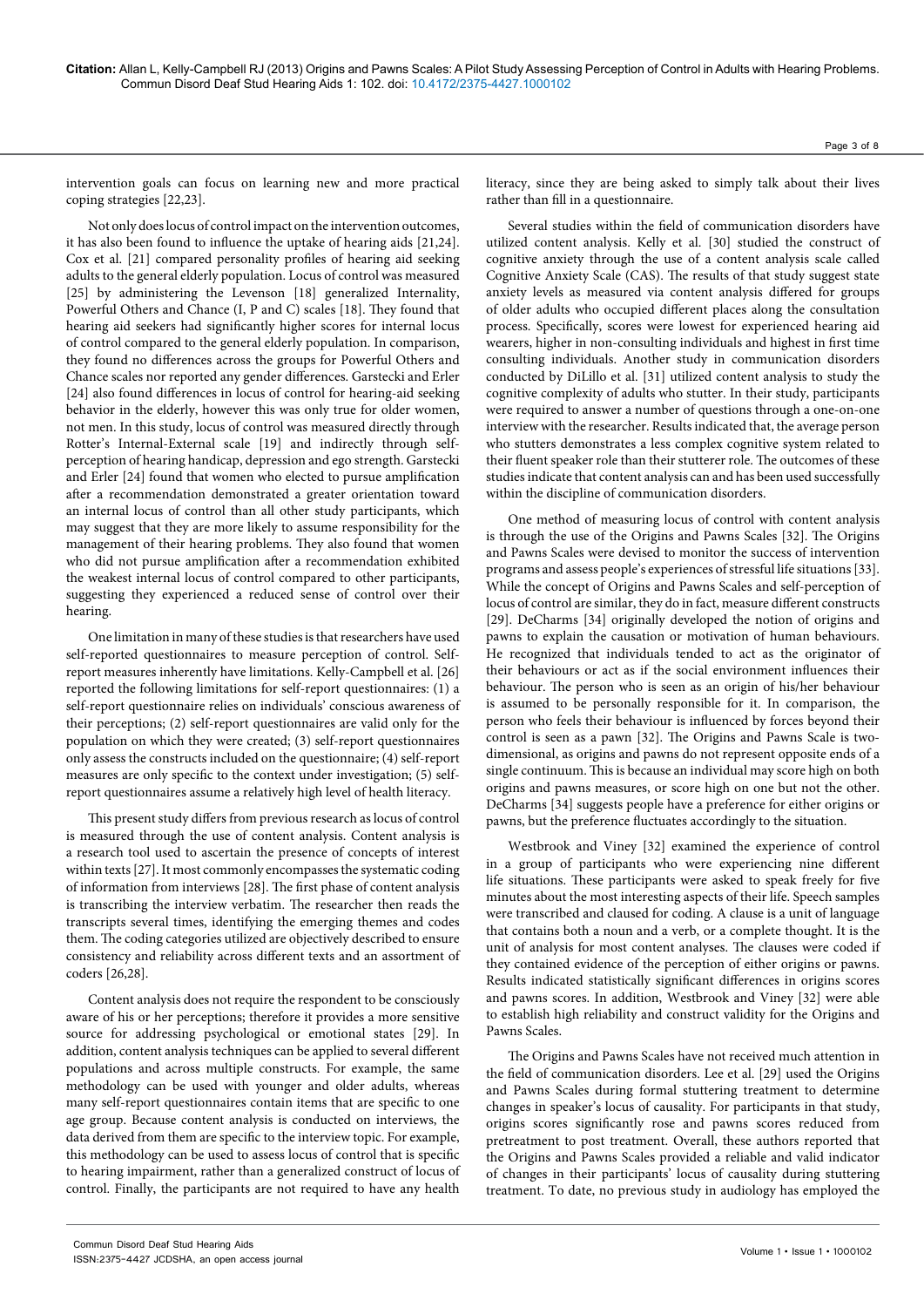use of the Origin and Pawns Scales. The purpose of this present study was to investigate the viability of using this scale as a possible factor in hearing aid uptake for older adults with hearing impairment.

Specifically, the study questions were: (1) Can the Origins and Pawns Scales be used reliably with a population of older adults with hearing impairment? (2) Is there a relationship between hearing aid uptake and either the Origins or the Pawns Scales among older adults who sought services for hearing impairment? (3) Is there a relationship between self-perceived hearing handicap and either the Origins or the Pawns Scales among older adults who sought services for hearing impairment? (4) Are there any differences between older men's and women's Origins or Pawns Scales?

# **Methods**

## **Participants**

This project received approval from the Human Ethics Committee at the University of Canterbury. Participants for this study were recruited from an audiology-based private practice in Phoenix, Arizona, USA. Inclusion/exclusion criteria for this study were: (1) over the age of 18 years, (2) reports an adult-onset hearing impairment, (3) reports having no prior hearing evaluation, (4) reports no sudden hearing impairment, (5) does not exhibit a profound hearing impairment ( PTA>90 dB), and (6) reports no greater than moderate tinnitus. Data was collected over a 7-month period. Consecutive clients meeting the study inclusion/exclusion criteria were invited to participate in the study. A total of 42 clients met the study criteria, 30 of whom consented to participate in the study. The age of the participants ranged from 52 to 71 years, with a mean of 63.73 years (SD=4.54). There were a total of 19 men and 11 women in the study. The better ear puretone average (air conduction thresholds at .5, 1, and 2 kHz) ranged from 30 dB HL to 55 dB HL, with a mean of 40.17 dB HL (SD=7.33).

# **Procedures**

After gaining consent to participate in the study, participants were interviewed alone in a quiet consulting room. The interviews were recorded on an Olympus DS-5000 digital voice recorder, using the internal microphone. The data were stored on a micro-SD card, which was later transferred to a desktop computer for transcription and analysis. One clinician conducted the interviews with all study participants. To elicit the interview data, participants were asked to respond to the following prompting question derived from Viney and Westbrook [35].

"Thank you for agreeing to talk with me about your experience. I want to make sure I fully understand your experience, so I'm going to record this interview. I'd like you to talk to me for about 5 minutes about your life at the moment – the good things and the bad things – what is it like for you, as a person with hearing problems? Once you start talking, I'll be here listening to you; but I'd rather not reply to any questions you may have until 5 minutes are over. Do you have any questions now, before we begin?"

Participants then discussed their experiences relating to hearing impairment. The clinician did not interrupt the participants nor did she ask them any follow-up or prompting questions. When the participants indicated they did not have anything further to say, the interview was terminated. The length of interviews varied considerably. The minimum number of words was 106, the maximum number was 648, with a mean of 274.92 words (SD=123.87).

Following the interview, the clinician obtained an audiologic

evaluation for each participant. The audiological evaluations were carried out in a double walled sound-attenuating booth. The clinician performed otoscopic examinations and immittance testing for each ear. Puretone air conduction thresholds were obtained bilaterally with ER-3A insert earphones at octave intervals between 250 and 8000 Hz. Puretone air conduction thresholds were also obtained at 750 and 1500 Hz whenever the adjacent octave thresholds differed by 20 dB HL or more. Puretone bone conduction thresholds were obtained at octave intervals between 250 and 4000 Hz. The degree of the hearing impairment was determined by calculating the pure tone average (PTA): average air conduction thresholds at 500, 1000 and 2000 Hz. All participants exhibited a sensorineural hearing impairment, with no underlying otologic conditions.

Lastly, the participants completed a self-report questionnaire regarding the perception of hearing handicap and an intake interview with the clinician. Through the intake interview, the clinician determined that none of the participants had a history of exposure to noise or ototoxic substances. No family history of hearing impairment was reported by any study participant. In all cases, the clinician deemed the major underlying contributor to hearing impairment was presbycusis. In addition, all study participants were considered to be candidates for amplification, based on information from the audiologic evaluation, and the intake interview.

# **Materials**

Hearing handicap was assessed via the Hearing Handicap Inventory for the Elderly/Adults. The Hearing Handicap Inventory for the Elderly (HHIE) is a self-assessment tool created by Ventry and Weinstein [36] to assess the impact of hearing impairment on the emotional and social adjustment of elderly individuals. The HHIE was later modified by Newman et al. [37] for use with younger adults (<65 years) with hearing impairments. The Hearing Handicap Inventory for Adults (HHIA) serves to quantify the perceived handicap and evaluate the benefit of hearing aids [6]. The HHIA is almost identical to the HHIE but it has three refined questions, which focus on the occupational effects of hearing loss. The inventories are composed of two subscales: a 13 item subscale exploring the emotional ramifications of hearing loss and a 12 item subscale exploring both the social and situational consequences of hearing loss. The scoring systems employed is simple: four points are assigned to a "yes" response, two points for "sometimes" and zero points for "no". The highest raw score that can be obtained is 100 and the lowest is zero [36]. Both the HHIE and HHIA were utilized in this study and total raw scores were used in the analyses.

Interviews were transcribed verbatim and stored in a word processing document for analysis of content. One exception to the verbatim transcription is described below. A researcher defined clauses per the guidelines developed by Viney and Westbrook [35] and refined by DiLollo and Neimeyer [31] for communication disorders. Once the clauses were defined, each clause was coded for evidence of locus of control (i.e., Origins and Pawns). The guidelines for coding were based on those provided by Westbrook and Viney [32]. However, prior to data collection, a set of transcripts from pilot data were used to refine the coding guidelines between the two researchers who would later code the data. The refined guidelines are shown in Figure 1, along with exemplar clauses.

The number of clauses that contained evidence of either origins or pawns was inputted into a formula provided by Westbrook and Viney [32] to derive an Origins Scale score and a Pawns Scale score, respectively for each participant. This formula accounts for both the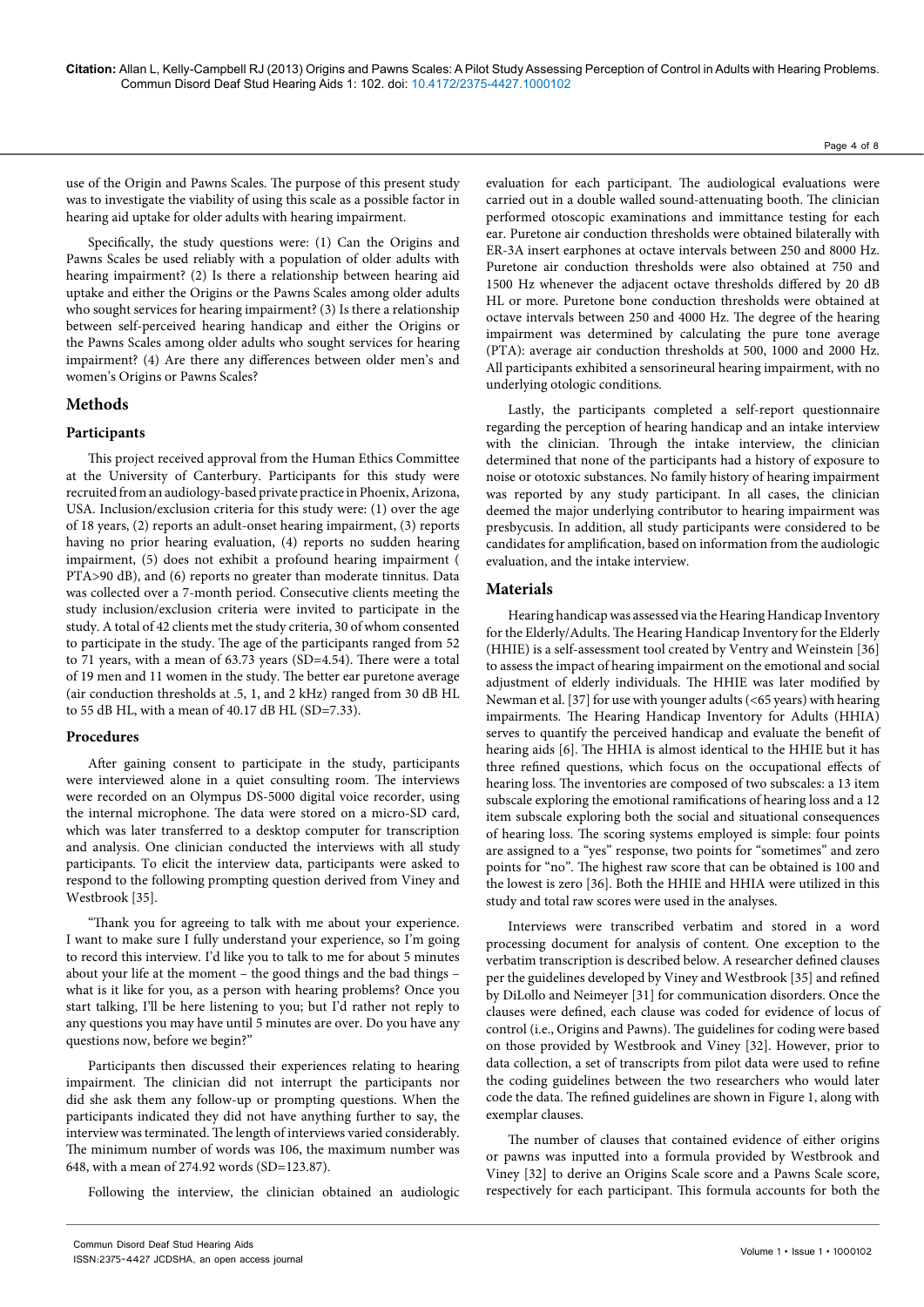**Citation:** Allan L, Kelly-Campbell RJ (2013) Origins and Pawns Scales: A Pilot Study Assessing Perception of Control in Adults with Hearing Problems. Commun Disord Deaf Stud Hearing Aids 1: 102. doi: 10.4172/2375-4427.1000102

|                                                              | Guidelines for scoring clauses                                                                                                                                                            |  |  |  |
|--------------------------------------------------------------|-------------------------------------------------------------------------------------------------------------------------------------------------------------------------------------------|--|--|--|
| $_{1}$                                                       | Score each clause only once.                                                                                                                                                              |  |  |  |
| 2)                                                           | When a clause emphasizes another clause, score it separately.                                                                                                                             |  |  |  |
|                                                              | A person is considered to perceived her/himself as an ORIGIN if:                                                                                                                          |  |  |  |
| $\mathbf{D}$                                                 | Self-expressed intention (says that he/she intended, planned, decided; mentions plans, purposes, goals). "I started wearing<br>hearing aids" "I'm coming back here in a couple of months" |  |  |  |
|                                                              | 2) Self-expressed exertion or trying (describes his/her efforts to achieve some stated or implied result). "I just try to figure out                                                      |  |  |  |
|                                                              | what they said" "I try to lip-read"                                                                                                                                                       |  |  |  |
|                                                              | 3) Self-expressed <i>ability</i> (comments on skill, competence). "I can hear" "I can understand"                                                                                         |  |  |  |
| 4)                                                           | Self-describes overcoming or influencing others or the environment. "I go outside where I won't be impeded" "I look for a<br>corner so I can be with one individual"                      |  |  |  |
|                                                              | Self-perceived as <i>cause</i> or <i>origin</i> . "I took control of my hearing loss"                                                                                                     |  |  |  |
| 5)                                                           |                                                                                                                                                                                           |  |  |  |
| A person is considered to perceive her/himself as a PAWN if: |                                                                                                                                                                                           |  |  |  |
|                                                              | 1) Self-indicates he/she did not intend an outcome. "It makes me appear antisocial" "I feel left out of the conversation"                                                                 |  |  |  |
|                                                              | 2) Self indicates he/she <i>did not try</i> to bring about occurrence. "I'm lucky I can hear"                                                                                             |  |  |  |
| 3)                                                           | Self-expressed lack of ability - describes self as powerless, ineffective, incapable, failure. "I can't hear" "I can't do                                                                 |  |  |  |
|                                                              | anything about it"                                                                                                                                                                        |  |  |  |
| 4)                                                           | Self-describes as being controlled, force, prevented by at the mercy of external forces (Other people, environmental                                                                      |  |  |  |
|                                                              | forces, chance). "There is nothing I can do about it" "I can't go around asking people to look at me"                                                                                     |  |  |  |
|                                                              | 5) Self-perceived as pawn – events are described as unpredictable or uncontrollable. "The hearing loss struck me" "Everything                                                             |  |  |  |
|                                                              | is falling apart"                                                                                                                                                                         |  |  |  |
|                                                              | 6) Passive acceptance - "It's a handicap I have to live with" "I have learnt to put up with it"                                                                                           |  |  |  |
|                                                              | 7) Can't hear/Can't understand - "I can't hear" "I can't understand"                                                                                                                      |  |  |  |
|                                                              | 8) Bad environment - "All the background noise really interferes with my understanding"                                                                                                   |  |  |  |
| 9)                                                           | Attributed to the hearing aids – "I do have a bit of help with the hearing aids"                                                                                                          |  |  |  |
|                                                              | 10) External cause of hearing loss -"I've been working around machinery my whole life" "I do know that as you get older your                                                              |  |  |  |
|                                                              | hearing goes"                                                                                                                                                                             |  |  |  |
|                                                              | Figure 1: Refined guidelines for identifying and scoring clauses and example clauses.                                                                                                     |  |  |  |

| Variable             | Adopted hearing aids (N=21) | Did not adopt hearing aids (N=9) | <b>Effect Size</b>        |
|----------------------|-----------------------------|----------------------------------|---------------------------|
| Age (in years)       | 64.24 (5.078)               | 62.56 (2.833)                    | $d = .4085$ , r = .200    |
| BPTA <sup>1*</sup>   | 42.19 (5.899)               | 35.48 (8.514)                    | $d = .9166$ , r = .416    |
| Origins Scale score* | 1.3754 (0.3275)             | 0.8386 (0.3033)                  | $d = 2.502$ . r = .647    |
| Pawns Scale score    | 1.4194 (0.2998)             | 1.6544 (0.2657)                  | $d = 0.8295$ , $r = .383$ |
| HHI total score $2*$ | 31.52 (10.824)              | 21.33 (7.280)                    | $d = 1.1047$ , $r = .483$ |

Note: 1 BPTA = average threshold in dB HL at 0.5, 1, and 2 kHz for the better hearing ear. 2 HHI total score = Hearing Handicap Inventory for the Elderly/Adults Total Score

 $*$  = variable is significant at  $p$ <.05.

**Table 1:** Means and standard deviations for study variables.

length of interview and the positive skew of the distribution found in their earlier work. Using an Apple iMac desktop computer, the data from the interview was entered into Microsoft Excel to calculate the Origins and Pawns Scale scores for each participant. Those scores were then entered into the Statistical Package for the Social Sciences (SPSS) for Mac (version 20) for all data analyses.

# **Blinding**

To reduce potential bias in the coding of the Origins and Pawns Scales, the researchers coding the transcripts were blinded to all participant information. That is, the researchers were not able to identify the participant's age, hearing status, hearing aid status, or gender. To ensure blinding to these conditions, the clinician transcribing the interviews transcribed them in such a way that the reader would not be able to identify this information. For example, when a participant referred to a partner's gender, "he/she" was used instead of the original gender.

## **Data analysis**

Intra-class correlations between the two coders on both the Origins and Pawns Scales will be used to establish the reliability of the methodology with a population of older adults with hearing impairment. Because of the relatively small sample size, normal distribution cannot be assumed. Therefore, non-parametric tests will be used to analyze the data. A Mann-Whitney U-Test will be used to assess the relationship between the Origins and Pawns Scales using (a) hearing aid uptake and (b) gender as grouping variables. Finally, a Spearman product-moment correlation will be used to assess the relationship between self-perception of hearing handicap and both the Origins and the Pawns Scales.

## **Results**

## **Reliability**

In this study, reliability is conceptualised as the quality of measurement method that suggests the same data would have been collected each time in repeated observations of the same phenomenon. It relates to whether a particular technique, applied repeatedly to the same object, yields the same result each time. Reliability can be thought of as the consistency or stability of a measurement. Intra-class correlations measure the degree to which two raters (or coders) apply the same rating (or coding) to the same observation. It is a measure of the consistency of rating (or coding).

To assess the reliability of the measurement of origins and pawns, two researchers used pilot data to establish the coding guidelines shown in Figure 1. Following ongoing discussion and practice with the guidelines the two researchers independently coded the study data. The intra-class correlation for the Origins Scale was .872, p<.001, and the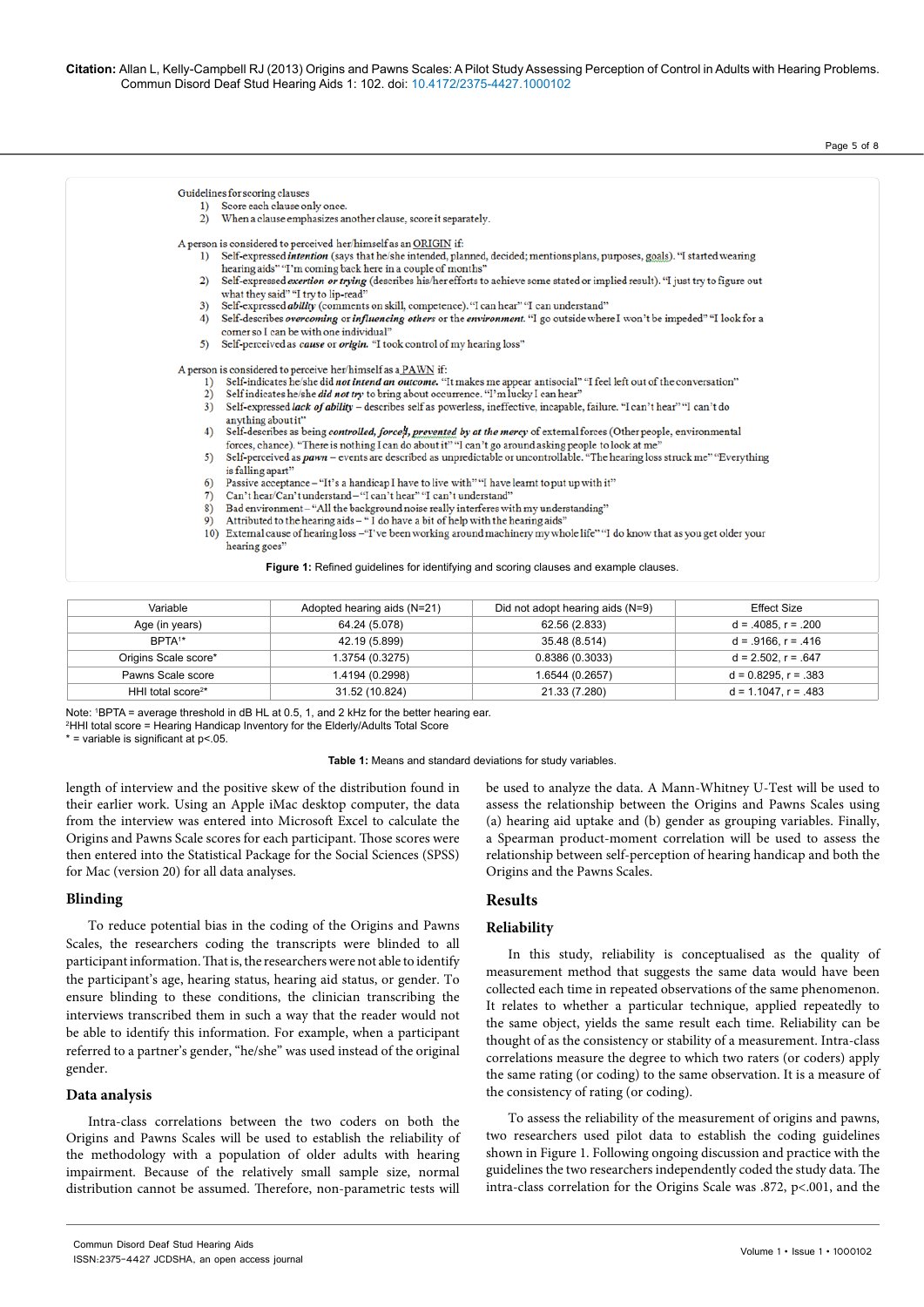intra-class correlation for the Pawns Scale was .806, p<.001, indicating the two researchers tended to classify the clauses in a similar manner.

#### **Mann-Whitney U-Tests**

Table 1 shows the central tendencies and variance data for the participants' Origins and Pawns Scale scores. The results of the Mann-Whitney U-Tests for independent samples that participants who adopted hearing aids had significantly higher Origins Scale scores than participants who did not adopt hearing aids (U=19.00,  $p$ <.001). Participants who adopted hearing aids also had lower Pawns Scale scores than participants who did not adopt. However, this difference did not reach statistical significance (U=51.50, p=0.05). There were no significant differences in either Origins or Pawns Scales based on gender (U=102.00, p=.933, U=98.00, p=.800, respectively). Additionally, there were no significant differences in age between those who adopted hearing aids and those who did not (U=64.50, p=.173). However, those who adopted hearing aids did have significantly higher better ear puretone thresholds than those who did not adopt hearing aids (U=40.00, p=.013) (Table 1).

## **Spearman's rho correlations**

Figures 2 and 3 show the Spearman's rho correlations between the measurement of hearing handicap and the Origins and Pawns Scale scores. Neither Scale score was significantly correlated with the hearing handicap. The Origins Scale had a positive relationship ( $\rho$ =.169, p=.372) with hearing handicap while the Pawns Scale had a negative relationship ( $p=-176$ ,  $p=.353$ ). There was a significant negative relationship between the Origins and Pawns Scales ( $\rho$ =-.451, =-.012).

#### **Discussion**

## **Study questions**

The main goal of this pilot study was to investigate whether the Origins and Pawns Scales can be used reliably within the field of audiology. The purpose of using these Scales is to help clinicians ascertain whether or not clients feel they have control over their life events. The results of the intra-class correlations indicate that the Origins and Pawns Scales can be used reliably with a population of older adults with hearing impairment who present for clinical services.



A secondary goal of this pilot study was to investigate the possible relationship between the Origins and Pawns Scales and hearing aid uptake. Results indicate that the uptake rates of hearing aids are greater for those individuals who have higher origin scores. Several studies within the field of audiology, have found similar results to ours. Cox et al. [21] found that hearing aid seekers had significantly higher scores for internal locus of control compared to the general elderly population. Garstecki and Erler [24] also found higher rates of internal locus of control for hearing-aid seeking behavior in the elderly, however this was only true for older women, not men. In addition, like Laplante-Lévesque et al. [17] who found that adults with higher "fate" locus of control had poorer intervention outcomes, we also found that individuals who did not adopt hearing aids were found to have higher pawns scores, however this finding was not statistically significant.

In our study, the p-value for the Mann-Whitney U-Test was .05 for the comparison of the Pawns Scores between those who adopted hearing aids and those who did not. This lack of statistical significance warrants some discussion about statistical power. An analysis was conducted prior to data collection to determine the sample size required to complete the study. For two dependent variables (Origins and Pawns Scales), with an alpha-level of.05 and power at 80%, 21 participants were required in each group to reach statistical significance, given an effect size of at least d=1.0. Because this was a pilot study and the main focus was on establishing reliability of the Origins and Pawns Scales, only 30 participants were recruited into the study. In addition, only 9 of those participants did not adopt hearing aids, so the study was underpowered in terms of participants required to address the second and third study questions. Furthermore, the small sample size necessitated the use of non-parametric statistics, which also contributed to the reduced power. Interestingly, a statistically significant difference was found between those who adopted and those who did not for the Origins Scale because the effect size was much larger than anticipated (d=2.5). However, the effect size for the Pawns Scale was slightly smaller than anticipated  $(d=.8296)$ , further contributing to the lack of statistical power for this study. Now that reliability of the Origins and Pawns Scales and effect sizes between has been established, further research can explore the relationship between locus of control and hearing aid adoption.

Despite the lack of statistically significant differences on the Pawns



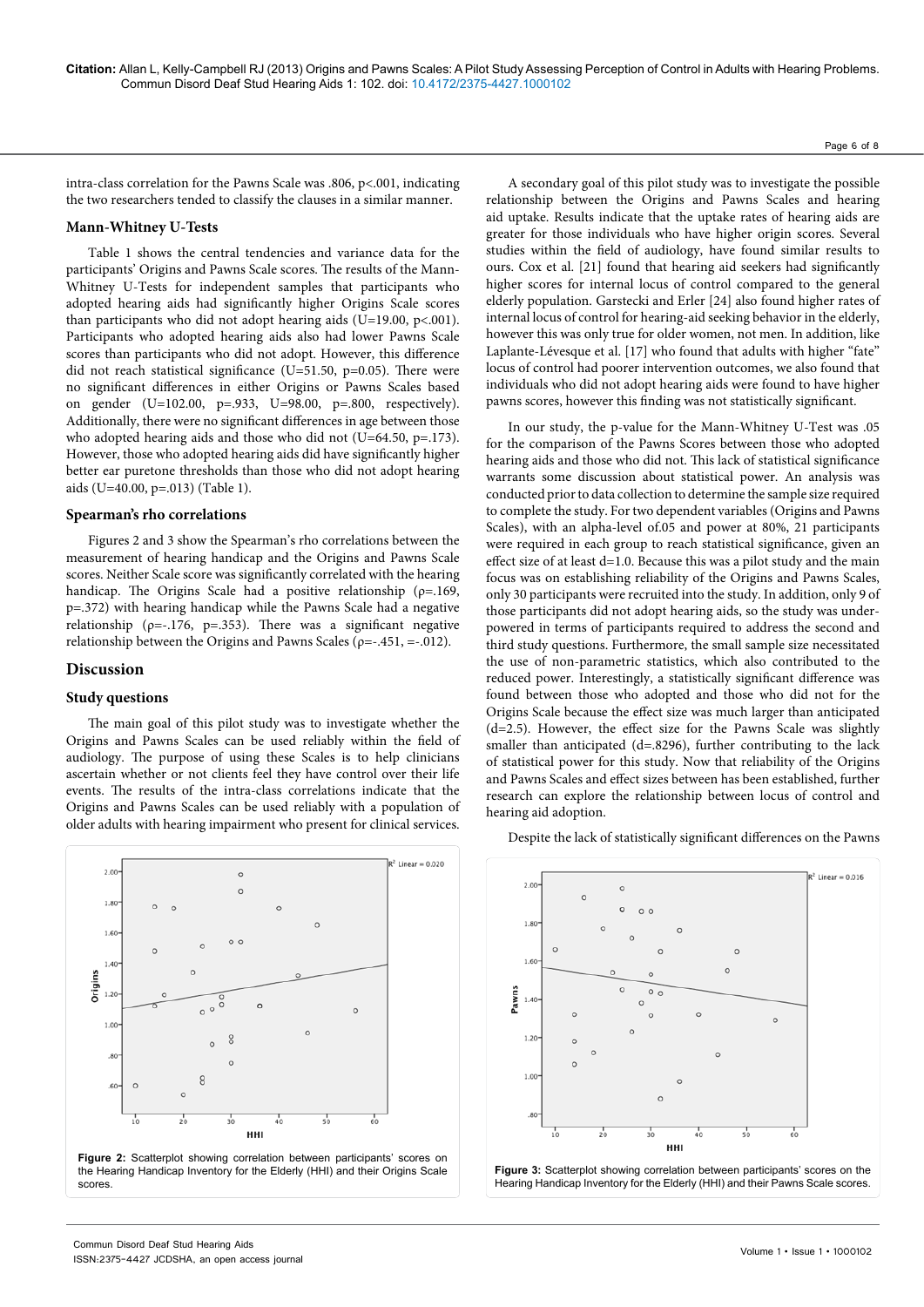**Citation:** Allan L, Kelly-Campbell RJ (2013) Origins and Pawns Scales: A Pilot Study Assessing Perception of Control in Adults with Hearing Problems. Commun Disord Deaf Stud Hearing Aids 1: 102. doi: 10.4172/2375-4427.1000102

Scale between clients who adopted hearing aids and those who did not, there is clinically significant information that can be drawn from these findings. Our results indicated there was a very small relationship between the two scales (-.451). This supports Westbrook and Viney [32] idea that the Origins and Pawns Scales are two distinct constructs and not simply two ends of a single continuum. In their study, they found no significant relationship between six of the nine groups studied and therefore concluded that there was no support for origins and pawns scores having a negative correlation.

The third goal of this study was to investigate the possible relationship between self-perceived hearing handicap and perception of control. Previous studies have reported that perceived degree of hearing handicap is strongly related to hearing aid adoption [16,17]. Findings from this study suggest that perception of locus of control as measured by the Origins and Pawns Scales is also related to hearing aid adoption. However, results from this study indicate that neither scale was strongly nor significantly correlated with self-perception of hearing handicap as measured by the HHIE. This finding supports the notion that locus of control is a distinct construct from self-perceived effects of hearing impairment, and that both constructs may contribute to a person's decision to adopt hearing aids.

Because Garstecki and Erler [24] found a relationship between gender and perception of locus of control, a further goal of this study was to investigate the possible gender differences in Origins and Pawns Scales. Garstecki and Erler [24] reported that women who pursued amplification had a greater tendency for internal locus of control than those who did not. However, like Cox et al. [21] the results of this study did not indicate any statistically significant difference between men and women in terms of perception of locus of control. Unlike the lack of statistical significance based on hearing aid adoption, these findings were not under-powered. The effect sizes between men and women in this study were relatively small, indicating there were no clinically significant differences based on gender.

#### **Study limitations**

One of the main limitations of this study was the relatively small sample size. Because of the lack of recruitment of participants into the study who did not choose to adopt hearing aids, non-parametric statistics were required to carry out hypothesis testing. The relatively small sample size also precluded the examination of confounding variables such as socioeconomic status and hearing level. That is, the effects of these confounding variables could not be statistically controlled in order to isolate the contribution of locus of control on hearing aid adoption. Further research is needed with a larger sample size to determine the relative effects of each of these variables.

In addition, the participants of this study were not representative of the larger population of older adults with hearing impairment. That is, participants recruited were comprised of a group of older adults who consulted for hearing evaluation. Therefore these individuals had already made a conscious decision to do something about their hearing impairment, whether it was on their own accord or through pressure from significant others. Consequently, this may have influenced the significance of the origins scores, as this study may have found higher rates of origins scores than what would be expected for the general population.

Another limitation to this study is that the rehabilitation outcomes of these clients were not assessed. This study only examined the relationship between perception of control and hearing aid adoption. Laplante-Levésque et al. [17] found a relationship between locus of control and hearing aid and communication programme outcomes. Further research is needed to determine the relationship between the Origins and Pawns Scales and rehabilitation outcomes.

The results of this study suggest that the Origins and Pawns Scales may serve a valuable function for people with hearing impairment, representing a measure that can be used reliably to determine hearing aid uptake. An important aspect of the Origins and Pawns Scales is that the respondent is not required to be consciously aware of his or her perceptions of control. Therefore, it may provide a more sensitive source for addressing an individual's perception of control than other more traditional self-report measures. As long as clients have the ability to talk about their experiences, it is likely that the Origins and Pawns Scales can be used reliably across the population of adults with hearing impairments.

Understanding the factors that may contribute to an individual's choice to adopt hearing aids may help guide the rehabilitation process [38-43]. While it is unlikely that clinicians will undertake the task of obtaining Origins and Pawns Scale scores, they may listen carefully for indications of both origins and pawns in their client's verbalizations. Evidence of a large degree of Pawns (e.g., little control over their hearing impairment, being forced by others) may indicate the client is not likely to take control of their hearing impairment and therefore not ready to make a decision to adopt hearing aids. Conversely, evidence of a large degree of Origins (e.g., perception of control over hearing impairment, free choice, determined to achieve goals) may indicate a readiness to adopt hearing aids. Determining a client's perception of locus of control may prove helpful, especially in instances when significant others, or other professionals have referred a client for consultation, rather than the client actively choosing to bring about a change to their hearing impairment.

Because it is believed that an individual's locus of control is not static and can be modified [22], one goal of intervention may be to alter a person's perception of locus of control. If individuals with hearing impairments are not ready to take control of their hearing impairment or do not understand how proposed assistance can be of benefit, they may not follow the recommendations to obtain hearing aids. Therefore rehabilitation goals may initially focus on increasing perception of control as origins and decreasing perception of control as pawns before introducing the concept of hearing aids.

Further research is warranted in this area with a larger sample of adults. There are several directions in which this may be explored in the future, including a study with younger adults, investigation into tools to help modify a client's perception of control and determining if there is a relationship between the Origins and Pawns Scales and rehabilitation outcomes.

#### **Conclusions**

The results of the current study demonstrate that the Origins and Pawns Scales provide a reliable measure of perceptions of locus of control for older adults with hearing impairment. The modification of the Origins and Pawns Scales by Westbrook and Viney [32] and the establishment of refined scoring guidelines distinct to the individual, lead to a common understanding between the two raters, resulting in good reliability. The finding of most significance for clinicians is that both the Origins and Pawns Scales were found to distinguish older adults who adopted hearing aids from those who did not. Therefore, the Origin and Pawns Scales may prove to be a valuable tool within